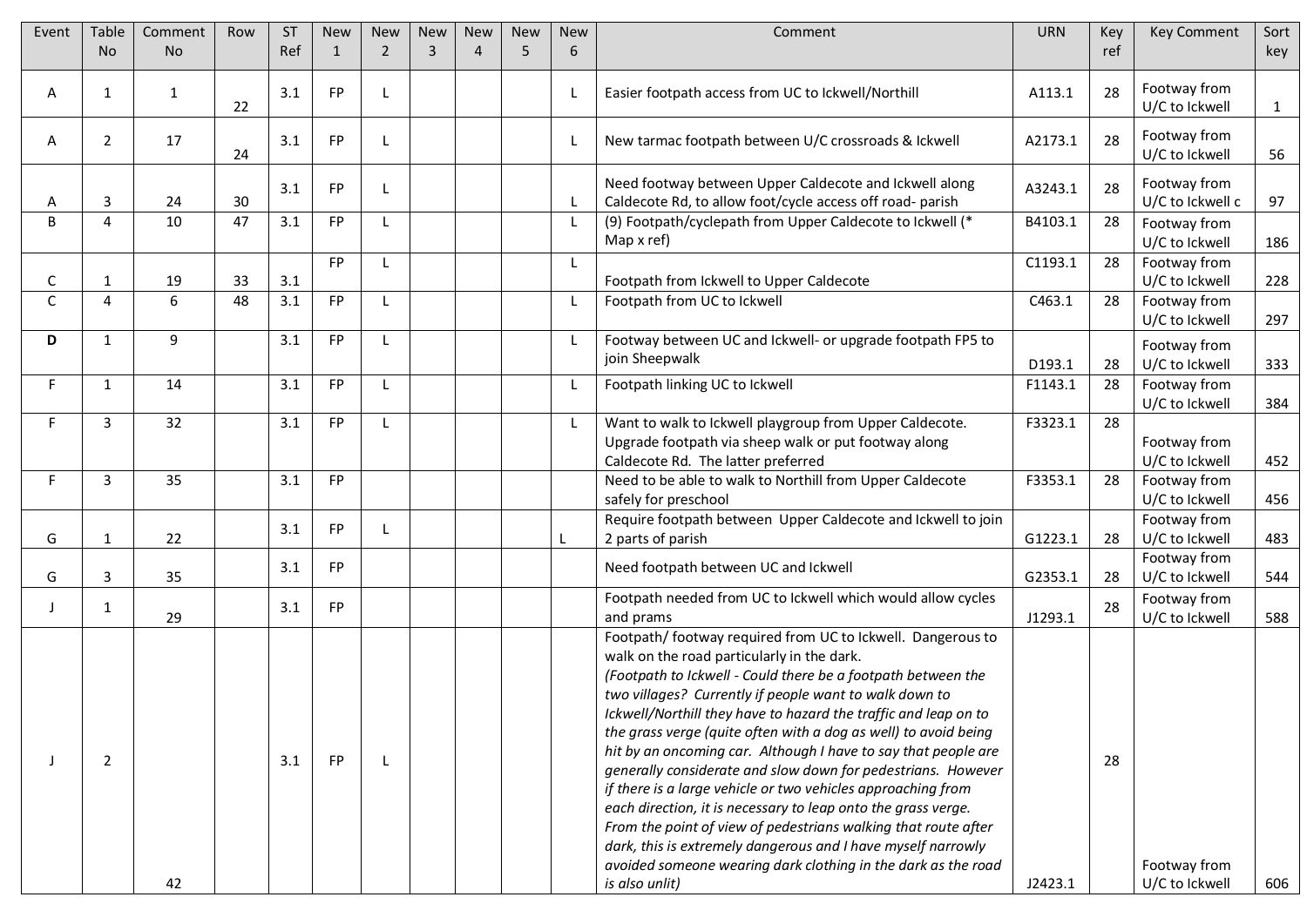| A  | 3              | 24 | 30 | 3.1 | <b>FP</b> |   |              |              |    | L            | Need footway between Upper Caldecote and Ickwell along<br>Caldecote Rd, to allow foot/cycle access off road- parish                                                       | A3243.1 | 28.1 | Footway from<br>U/C to Ickwell<br>cycle<br>improvements | 96  |
|----|----------------|----|----|-----|-----------|---|--------------|--------------|----|--------------|---------------------------------------------------------------------------------------------------------------------------------------------------------------------------|---------|------|---------------------------------------------------------|-----|
| B  | $\mathbf{1}$   | 27 | 42 | 3.1 | FP        |   | $\mathsf{T}$ |              |    | $\mathsf{L}$ | Need footpath (which could include dog walkers, cyclists and<br>horses) from Caldecote to Ickwell down one side of Caldecote<br>Rd                                        | B1273.1 | 28.1 | Footway from<br>U/C to Ickwell<br>cycle<br>improvements | 137 |
| B  | 4              | 10 | 47 | 3.1 | FP        |   |              |              |    | L            | (9) Footpath/cyclepath from Upper Caldecote to Ickwell (*<br>Map x ref)                                                                                                   | B4103.1 | 28.1 | Footway from<br>U/C to Ickwell<br>cycle<br>improvements | 185 |
| C  | $\overline{2}$ | 13 | 42 | 3.1 | FP        |   |              |              |    | L            | Footpath cycle way from Caldecote to Ickwell.                                                                                                                             | C2133.1 | 28.1 | Footway from<br>U/C to Ickwell<br>cycle<br>improvements | 260 |
| C  | 3              | 9  | 46 | 3.1 | FP        |   |              |              |    | L            | Possible sites for cycle paths linking UC to Ickwell                                                                                                                      | C393.1  | 28.1 | Footway from<br>U/C to Ickwell<br>cycle<br>improvements | 278 |
| F  | 3              | 36 |    | 3.1 | FP        |   |              |              |    |              | Need to be able to cycle from Upper Caldecote to Northill<br>safely for preschool                                                                                         | F3363.1 | 28.1 | Footway from<br>U/C to Ickwell<br>cycle<br>improvements | 457 |
| G  | 3              | 36 |    | 3.1 | <b>FP</b> |   |              |              |    |              | Need cycle path between UC and Ickwell on the road                                                                                                                        | G2363.1 | 28.1 | Footway from<br>U/C to Ickwell<br>cycle<br>improvements | 545 |
|    | 1              | 29 |    | 3.1 | <b>FP</b> |   |              |              |    |              | Footpath needed from UC to Ickwell which would allow cycles<br>and prams                                                                                                  | J1293.1 | 28.1 | Footway from<br>U/C to Ickwell<br>cycle<br>improvements | 589 |
| A  | $\overline{2}$ | 19 | 72 | 3.1 | OF        | L |              |              |    | L            | Underpass at Hill Lane - vehicles                                                                                                                                         | A2193.1 | 29   | Access to<br>B'wade                                     | 59  |
| A  | $\overline{2}$ | 19 | 26 | 3.1 | FP        |   | T            |              |    | L.           | Underpass - pedestrians & cyclists near bus stop on A1                                                                                                                    | A2193.1 | 29   | Access to<br>B'wade                                     | 61  |
| Α  | 3              | 23 | 29 | 3.1 | <b>FP</b> | L |              |              |    | L            | U/C An underpass required (at roundabout on A1 by<br>Sainsburys or elsewhere ? Tingey's Corner) so people can<br>access Biggleswade safely from Upper and Lower Caldecote | A3233.1 | 29   | Access to<br>B'wade                                     | 95  |
| B  | 4              | 11 | 48 | 3.1 | FP        | L |              |              |    | L            | (10) Footpath/cyclepath from Upper Caldecote to Biggleswade<br>(* Map x ref)                                                                                              | B4113.1 | 29   | Access to<br>B'wade                                     | 187 |
| B  | 4              | 12 | 49 | 3.1 | FP        | L |              |              |    | L.           | (11) Crossing tunnels like the one from the west part in<br>Biggleswade to Gypsy Lane crossing the A1 under the road (*<br>Map x ref)                                     | B4123.1 | 29   | Access to<br>B'wade                                     | 189 |
| C. |                | 21 | 35 | 3.1 | FP        | N | $\mathsf{T}$ | $\mathbf{L}$ | 15 | $\mathsf{L}$ | Underpass on A1 for pedestrian access to Biggleswade and<br>nature reserve.                                                                                               | C1213.1 | 29   | Access to<br>B'wade                                     | 230 |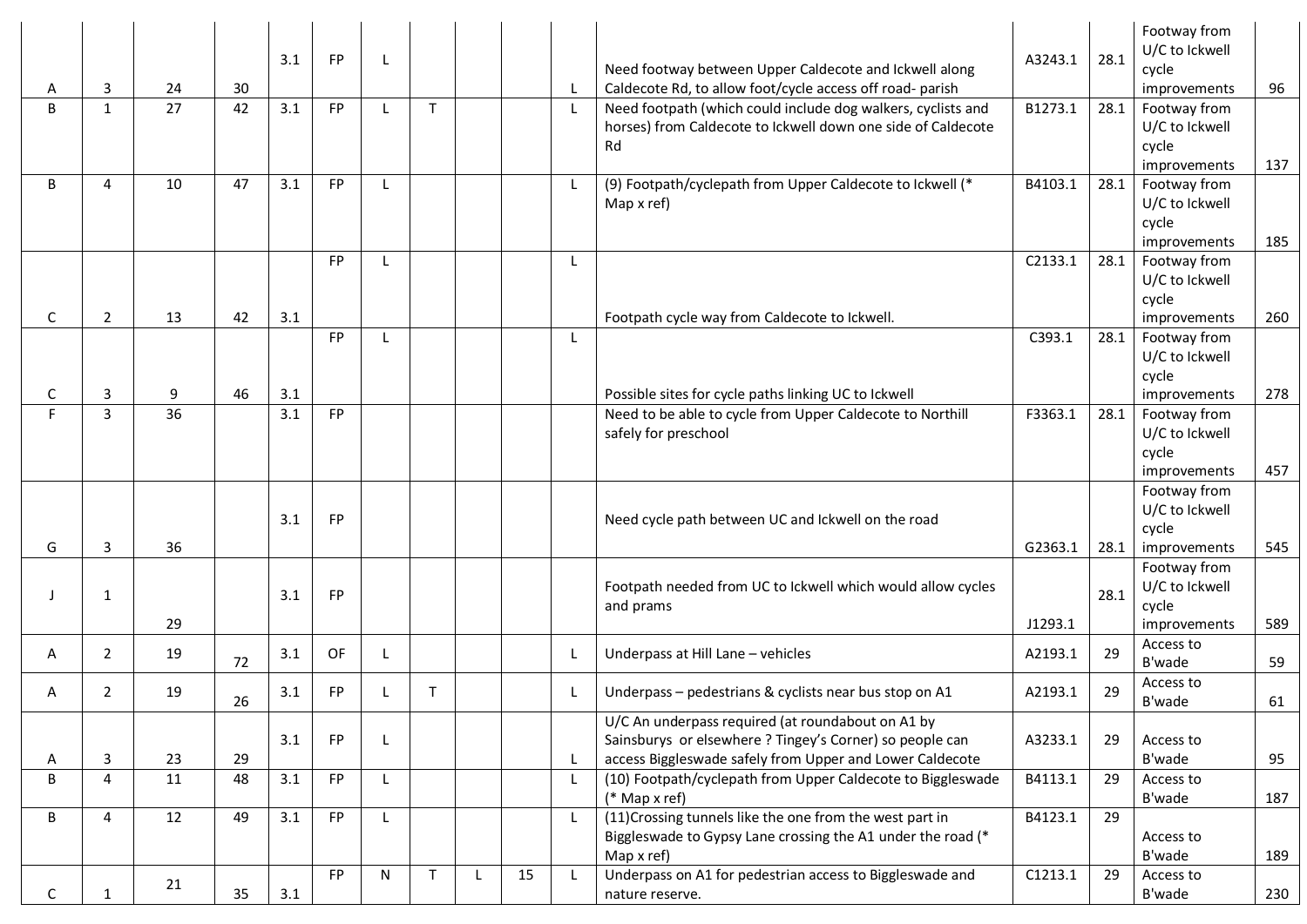|    |                |                |    |     | <b>FP</b> |              |              |              |                                                                                                                                                                                                                                                                                                                                                                                                                                                                                                                                                                                                                                                           | C2173.1 | 29   | Access to                                        |                |
|----|----------------|----------------|----|-----|-----------|--------------|--------------|--------------|-----------------------------------------------------------------------------------------------------------------------------------------------------------------------------------------------------------------------------------------------------------------------------------------------------------------------------------------------------------------------------------------------------------------------------------------------------------------------------------------------------------------------------------------------------------------------------------------------------------------------------------------------------------|---------|------|--------------------------------------------------|----------------|
| С  | $\overline{2}$ | 17             | 45 | 3.1 |           |              |              |              | Construction of footbridge across A1                                                                                                                                                                                                                                                                                                                                                                                                                                                                                                                                                                                                                      |         |      | B'wade                                           | 264            |
| C  | $\overline{4}$ | 9              | 51 | 3.1 | <b>FP</b> | $\mathsf{T}$ | L            | $\mathsf{L}$ | Improved crossing access for pedestrians over the A1                                                                                                                                                                                                                                                                                                                                                                                                                                                                                                                                                                                                      | C493.1  | 29   | Access to<br>B'wade                              | 300            |
| F. | $\mathbf{1}$   | 13             |    | 3.1 | <b>FP</b> |              | T.           | L            | Footbridge over A1 from Tingey's corner for safe pedestrian<br>access                                                                                                                                                                                                                                                                                                                                                                                                                                                                                                                                                                                     | F1133.1 | 29   | Access to<br>B'wade                              | 383            |
| E. | 3              | 34             |    | 3.1 | <b>FP</b> |              |              |              | Need too be able to walk to Biggleswade safely                                                                                                                                                                                                                                                                                                                                                                                                                                                                                                                                                                                                            | F3343.1 | 29   | Access to<br>B'wade                              | 455            |
| G  | $\overline{2}$ | 5              |    | 3.1 | <b>FP</b> |              |              |              | Cross over of some sort at Tingey's corner                                                                                                                                                                                                                                                                                                                                                                                                                                                                                                                                                                                                                | G253.1  | 29   | Access to<br>B'wade                              | 490            |
| G  | 3              | 33             |    | 3.1 | Gen       |              |              |              | Close crossing across A1 at Tingey, s Corner                                                                                                                                                                                                                                                                                                                                                                                                                                                                                                                                                                                                              | G2333.1 | 29   | Access to<br>B'wade                              | 542            |
| G  | 3              | 34             |    | 3.1 | <b>FP</b> |              |              |              | Need safe access to Biggleswade by foot and cycle (over or<br>underpass)                                                                                                                                                                                                                                                                                                                                                                                                                                                                                                                                                                                  | G2343.1 | 29   | Access to<br>B'wade                              | 543            |
|    | $\overline{2}$ | 40             |    | 3.1 | <b>FP</b> | L.           |              |              | Safe route to Biggleswade required for those on foot.<br>Footbridge over A1M<br>(I have often thought how nice it would be to walk to<br>Biggleswade or to Sainsbury's, it would good to be able to walk<br>there and leave the car at home! Its healtghy and it would be<br>better for the environment (albeit in a small way). Obviously<br>you wouldn't want to be carrying the weekly shop! It is<br>currently possible to walk into Biggleswade but incredibly<br>dangerous and I don't know anybody who takes their life in<br>their hands by crossing the A1(m) on foot with traffic just<br>accelerating after the Biggleswade North roundabout.) | J2403.1 | 29   | Access to<br>B'wade                              | 603            |
|    | $\overline{2}$ | 41             |    | 3.1 | FP.       |              |              |              | Suggestion that Sainsbury's be approached to fund footbridge/<br>(As Sainsbury's is part of Northill Parish maybe they could be<br>approached to fund either partially or wholly, to a footbridge<br>as part of a community relations exercise)                                                                                                                                                                                                                                                                                                                                                                                                           | J2413.1 | 29   | Access to<br>B'wade                              | 604            |
| J  | $\overline{2}$ | 48             |    | 3.1 | <b>FP</b> | L            |              |              | Safe crossing required across A1 to Sainsbury                                                                                                                                                                                                                                                                                                                                                                                                                                                                                                                                                                                                             | J2483.1 | 29   | Access to<br>B'wade                              | 612            |
| A  | 1              | $\overline{2}$ | 23 | 3.1 | FP        |              | $\mathsf{T}$ | $\mathsf{L}$ | Easier access for walkers/cyclists to cross A1 at<br>Sainsbury's, B'wade                                                                                                                                                                                                                                                                                                                                                                                                                                                                                                                                                                                  | A123.1  | 29.1 | Access to<br>B'wade cycle<br>improvements        | $\overline{2}$ |
| A  | 2              | 19             | 26 | 3.1 | FP.       | L            |              |              | Underpass – pedestrians & cyclists near bus stop on A1                                                                                                                                                                                                                                                                                                                                                                                                                                                                                                                                                                                                    | A2193.1 |      | Access to<br>29.1   B'wade cycle<br>improvements | 58             |
| A  | $\overline{2}$ | 19             | 27 | 3.1 | FP        |              | $\mathsf{T}$ | L            | Underpass at Hill Lane - pedestrians                                                                                                                                                                                                                                                                                                                                                                                                                                                                                                                                                                                                                      | A2193.1 | 29.1 | Access to<br>B'wade cycle<br>improvements        | 60             |
| B  | $\mathbf{1}$   | 26             | 41 | 3.1 | <b>FP</b> |              | T.           | $\mathsf{L}$ | Need a cycle path to Biggleswade which crosses the A1 safely<br>(could also be used for pedestrians, dogs and horses).<br>Required for access, traffic and safety reasons. Prefer bridge<br>rather than underpass to avoid flooding                                                                                                                                                                                                                                                                                                                                                                                                                       | B1263.1 | 29.1 | Access to<br>B'wade cycle<br>improvements        | 136            |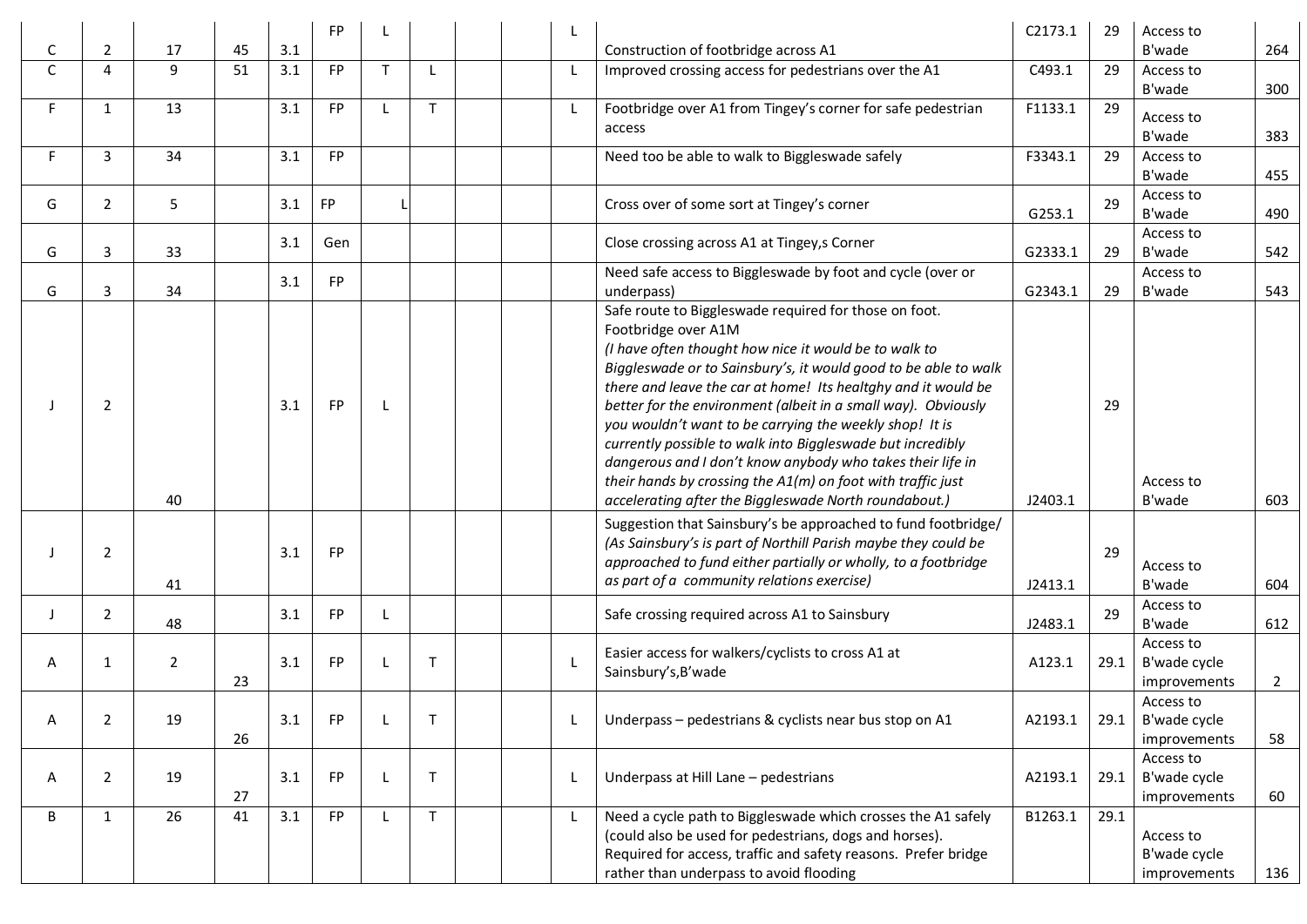| 46<br>3.1<br><b>FP</b><br>B<br>3<br>6<br>Footpath/cycle path A1 + Caldecote Road<br>B363.1<br>29.1<br>L<br>Access to<br>B'wade cycle<br>165<br>improvements<br>11<br>48<br><b>FP</b><br>(10) Footpath/cyclepath from Upper Caldecote to Biggleswade<br>B4113.1<br>B<br>3.1<br>29.1<br>Access to<br>4<br>L<br>L<br>$(*$ Map x ref)<br>B'wade cycle<br>improvements<br>188<br>29.1<br><b>FP</b><br>$\mathsf{T}$<br>C3103.1<br>Access to<br>L<br>Possible underpass or overpass for pedestrians and cyclists.(A1<br>B'wade cycle<br>3<br>47<br>3.1<br>279<br>C<br>10<br>two locations)<br>improvements<br>Proper footpath between Pound Close & crossroads. Moved<br>Footway<br>30<br>FP<br>L<br>A2183.1<br>2<br>18<br>3.1<br>A<br>-1.<br>25<br>further from Vinegar Hill Rd; fill in ditch.<br>57<br>improvements<br>$\overline{7}$<br>49<br>Improve footpath access to Pound Close. (UC)<br>3.1<br><b>FP</b><br>C473.1<br>30<br>C<br>$\overline{4}$<br>L<br>Footway<br>298<br>improvements<br>13<br>3.1<br><b>FP</b><br>Footway to Pound Close needs upgrade<br>D<br>$\mathbf{1}$<br>L<br>L<br>Footway<br>D1133.1<br>30<br>336<br>improvements<br>Ditch along Vinegar Hill (outside Pound Close) to be filled in<br>F.<br>15<br>3.1<br><b>FP</b><br>F1153.1<br>30<br>$\mathbf{1}$<br>L<br>Footway<br>L<br>and the footpath here extended<br>385<br>improvements<br>Footway<br><b>FP</b><br>30<br>3.1<br>Upgrade existing footpaths to accept prams and cycles<br>1<br>31<br>J1313.1<br>591<br>improvements<br>U/C We need a footway along Hill Lane between G&M<br>New footway<br>31<br><b>FP</b><br>A3213.1<br>3.1<br>$\mathbf{I}$<br>28<br>Growers and roundabout at A1 for safety reasons<br>3<br>21<br>for safety<br>$\mathsf{L}$<br>94<br>A<br>Need footway from roundabout at G&M's along Old Warden<br>Rd to Shuttleworth/Swiss Gardens because this is a dangerous<br>A3253.1<br>FP<br>New footway<br>3.1<br>31<br>3<br>25<br>31<br>road with fast moving traffic- parish<br>98<br>$\mathsf{L}$<br>for safety<br>Α<br>Footpath from end of Sheep Walk/rd past shuttleworth<br>FP<br>required to be able to access Shuttleworth by foot without<br>New footway<br>1<br>3.1<br>31<br>30<br>walking on road<br>J1303.1<br>for safety<br>590<br>Fill in unsightly ditch alongside Pound Close, there is rarely<br>water of significance in the ditch. The dangerous footpath<br>New footway<br>31<br>$\overline{2}$<br>5<br>3.1<br>FP<br>К<br>between Pound Close and the crossroads could be moved<br>for safety<br>further away from the road and flower beds planted<br>K253.1<br>624<br>A small circular footpath somewhere safe in the parish for<br>New footway<br>2<br>q<br>3.1<br>FP.<br>31<br>K.<br>elderly to enjoy a walk<br>K293.1<br>for safety<br>628<br>Other cycle<br>A153.1<br>5<br>3.1<br><b>FP</b><br>Better facilities for children's cycling<br>32<br>A<br>$\mathbf{1}$<br>37<br>5<br>improvements<br>Other cycle<br><b>FP</b><br>A3263.1<br>32<br>3.1<br>32<br>Need off road cycle ways to join all parts of the Parish<br>99<br>3<br>26<br>$\mathsf{L}$<br>improvements<br>A<br>E<br>5<br>Cycle lanes should be built by the sides of all busy roads in the<br>$\mathbf{1}$<br>14<br>3.1<br>OF<br><b>FP</b><br>T.<br>E153.1<br>32<br>4<br>$\mathsf{L}$<br>parish, especially A1, Vinegar Hill and Ickwell Rd. Young people<br>are forced to ride on the pavement because of the dangers of<br>Other cycle<br>speeding traffic<br>353<br>improvements | 2 | 8 | 45 | 3.1 | FP |  |  | Footpath crossing / cyclists at A1, Sainsbury's - also improve<br>Tingey's corner | B283.1 | 29.1 | Access to<br>B'wade cycle<br>improvements | 156 |
|--------------------------------------------------------------------------------------------------------------------------------------------------------------------------------------------------------------------------------------------------------------------------------------------------------------------------------------------------------------------------------------------------------------------------------------------------------------------------------------------------------------------------------------------------------------------------------------------------------------------------------------------------------------------------------------------------------------------------------------------------------------------------------------------------------------------------------------------------------------------------------------------------------------------------------------------------------------------------------------------------------------------------------------------------------------------------------------------------------------------------------------------------------------------------------------------------------------------------------------------------------------------------------------------------------------------------------------------------------------------------------------------------------------------------------------------------------------------------------------------------------------------------------------------------------------------------------------------------------------------------------------------------------------------------------------------------------------------------------------------------------------------------------------------------------------------------------------------------------------------------------------------------------------------------------------------------------------------------------------------------------------------------------------------------------------------------------------------------------------------------------------------------------------------------------------------------------------------------------------------------------------------------------------------------------------------------------------------------------------------------------------------------------------------------------------------------------------------------------------------------------------------------------------------------------------------------------------------------------------------------------------------------------------------------------------------------------------------------------------------------------------------------------------------------------------------------------------------------------------------------------------------------------------------------------------------------------------------------------------------------------------------------------------------------------------------------------------------------------------------------------------------------------------------------------------------------------------------------------------------------------------------------------------------------------------------------------------------------------------------------------------------------------------------------------------------------------------------------------|---|---|----|-----|----|--|--|-----------------------------------------------------------------------------------|--------|------|-------------------------------------------|-----|
|                                                                                                                                                                                                                                                                                                                                                                                                                                                                                                                                                                                                                                                                                                                                                                                                                                                                                                                                                                                                                                                                                                                                                                                                                                                                                                                                                                                                                                                                                                                                                                                                                                                                                                                                                                                                                                                                                                                                                                                                                                                                                                                                                                                                                                                                                                                                                                                                                                                                                                                                                                                                                                                                                                                                                                                                                                                                                                                                                                                                                                                                                                                                                                                                                                                                                                                                                                                                                                                                                |   |   |    |     |    |  |  |                                                                                   |        |      |                                           |     |
|                                                                                                                                                                                                                                                                                                                                                                                                                                                                                                                                                                                                                                                                                                                                                                                                                                                                                                                                                                                                                                                                                                                                                                                                                                                                                                                                                                                                                                                                                                                                                                                                                                                                                                                                                                                                                                                                                                                                                                                                                                                                                                                                                                                                                                                                                                                                                                                                                                                                                                                                                                                                                                                                                                                                                                                                                                                                                                                                                                                                                                                                                                                                                                                                                                                                                                                                                                                                                                                                                |   |   |    |     |    |  |  |                                                                                   |        |      |                                           |     |
|                                                                                                                                                                                                                                                                                                                                                                                                                                                                                                                                                                                                                                                                                                                                                                                                                                                                                                                                                                                                                                                                                                                                                                                                                                                                                                                                                                                                                                                                                                                                                                                                                                                                                                                                                                                                                                                                                                                                                                                                                                                                                                                                                                                                                                                                                                                                                                                                                                                                                                                                                                                                                                                                                                                                                                                                                                                                                                                                                                                                                                                                                                                                                                                                                                                                                                                                                                                                                                                                                |   |   |    |     |    |  |  |                                                                                   |        |      |                                           |     |
|                                                                                                                                                                                                                                                                                                                                                                                                                                                                                                                                                                                                                                                                                                                                                                                                                                                                                                                                                                                                                                                                                                                                                                                                                                                                                                                                                                                                                                                                                                                                                                                                                                                                                                                                                                                                                                                                                                                                                                                                                                                                                                                                                                                                                                                                                                                                                                                                                                                                                                                                                                                                                                                                                                                                                                                                                                                                                                                                                                                                                                                                                                                                                                                                                                                                                                                                                                                                                                                                                |   |   |    |     |    |  |  |                                                                                   |        |      |                                           |     |
|                                                                                                                                                                                                                                                                                                                                                                                                                                                                                                                                                                                                                                                                                                                                                                                                                                                                                                                                                                                                                                                                                                                                                                                                                                                                                                                                                                                                                                                                                                                                                                                                                                                                                                                                                                                                                                                                                                                                                                                                                                                                                                                                                                                                                                                                                                                                                                                                                                                                                                                                                                                                                                                                                                                                                                                                                                                                                                                                                                                                                                                                                                                                                                                                                                                                                                                                                                                                                                                                                |   |   |    |     |    |  |  |                                                                                   |        |      |                                           |     |
|                                                                                                                                                                                                                                                                                                                                                                                                                                                                                                                                                                                                                                                                                                                                                                                                                                                                                                                                                                                                                                                                                                                                                                                                                                                                                                                                                                                                                                                                                                                                                                                                                                                                                                                                                                                                                                                                                                                                                                                                                                                                                                                                                                                                                                                                                                                                                                                                                                                                                                                                                                                                                                                                                                                                                                                                                                                                                                                                                                                                                                                                                                                                                                                                                                                                                                                                                                                                                                                                                |   |   |    |     |    |  |  |                                                                                   |        |      |                                           |     |
|                                                                                                                                                                                                                                                                                                                                                                                                                                                                                                                                                                                                                                                                                                                                                                                                                                                                                                                                                                                                                                                                                                                                                                                                                                                                                                                                                                                                                                                                                                                                                                                                                                                                                                                                                                                                                                                                                                                                                                                                                                                                                                                                                                                                                                                                                                                                                                                                                                                                                                                                                                                                                                                                                                                                                                                                                                                                                                                                                                                                                                                                                                                                                                                                                                                                                                                                                                                                                                                                                |   |   |    |     |    |  |  |                                                                                   |        |      |                                           |     |
|                                                                                                                                                                                                                                                                                                                                                                                                                                                                                                                                                                                                                                                                                                                                                                                                                                                                                                                                                                                                                                                                                                                                                                                                                                                                                                                                                                                                                                                                                                                                                                                                                                                                                                                                                                                                                                                                                                                                                                                                                                                                                                                                                                                                                                                                                                                                                                                                                                                                                                                                                                                                                                                                                                                                                                                                                                                                                                                                                                                                                                                                                                                                                                                                                                                                                                                                                                                                                                                                                |   |   |    |     |    |  |  |                                                                                   |        |      |                                           |     |
|                                                                                                                                                                                                                                                                                                                                                                                                                                                                                                                                                                                                                                                                                                                                                                                                                                                                                                                                                                                                                                                                                                                                                                                                                                                                                                                                                                                                                                                                                                                                                                                                                                                                                                                                                                                                                                                                                                                                                                                                                                                                                                                                                                                                                                                                                                                                                                                                                                                                                                                                                                                                                                                                                                                                                                                                                                                                                                                                                                                                                                                                                                                                                                                                                                                                                                                                                                                                                                                                                |   |   |    |     |    |  |  |                                                                                   |        |      |                                           |     |
|                                                                                                                                                                                                                                                                                                                                                                                                                                                                                                                                                                                                                                                                                                                                                                                                                                                                                                                                                                                                                                                                                                                                                                                                                                                                                                                                                                                                                                                                                                                                                                                                                                                                                                                                                                                                                                                                                                                                                                                                                                                                                                                                                                                                                                                                                                                                                                                                                                                                                                                                                                                                                                                                                                                                                                                                                                                                                                                                                                                                                                                                                                                                                                                                                                                                                                                                                                                                                                                                                |   |   |    |     |    |  |  |                                                                                   |        |      |                                           |     |
|                                                                                                                                                                                                                                                                                                                                                                                                                                                                                                                                                                                                                                                                                                                                                                                                                                                                                                                                                                                                                                                                                                                                                                                                                                                                                                                                                                                                                                                                                                                                                                                                                                                                                                                                                                                                                                                                                                                                                                                                                                                                                                                                                                                                                                                                                                                                                                                                                                                                                                                                                                                                                                                                                                                                                                                                                                                                                                                                                                                                                                                                                                                                                                                                                                                                                                                                                                                                                                                                                |   |   |    |     |    |  |  |                                                                                   |        |      |                                           |     |
|                                                                                                                                                                                                                                                                                                                                                                                                                                                                                                                                                                                                                                                                                                                                                                                                                                                                                                                                                                                                                                                                                                                                                                                                                                                                                                                                                                                                                                                                                                                                                                                                                                                                                                                                                                                                                                                                                                                                                                                                                                                                                                                                                                                                                                                                                                                                                                                                                                                                                                                                                                                                                                                                                                                                                                                                                                                                                                                                                                                                                                                                                                                                                                                                                                                                                                                                                                                                                                                                                |   |   |    |     |    |  |  |                                                                                   |        |      |                                           |     |
|                                                                                                                                                                                                                                                                                                                                                                                                                                                                                                                                                                                                                                                                                                                                                                                                                                                                                                                                                                                                                                                                                                                                                                                                                                                                                                                                                                                                                                                                                                                                                                                                                                                                                                                                                                                                                                                                                                                                                                                                                                                                                                                                                                                                                                                                                                                                                                                                                                                                                                                                                                                                                                                                                                                                                                                                                                                                                                                                                                                                                                                                                                                                                                                                                                                                                                                                                                                                                                                                                |   |   |    |     |    |  |  |                                                                                   |        |      |                                           |     |
|                                                                                                                                                                                                                                                                                                                                                                                                                                                                                                                                                                                                                                                                                                                                                                                                                                                                                                                                                                                                                                                                                                                                                                                                                                                                                                                                                                                                                                                                                                                                                                                                                                                                                                                                                                                                                                                                                                                                                                                                                                                                                                                                                                                                                                                                                                                                                                                                                                                                                                                                                                                                                                                                                                                                                                                                                                                                                                                                                                                                                                                                                                                                                                                                                                                                                                                                                                                                                                                                                |   |   |    |     |    |  |  |                                                                                   |        |      |                                           |     |
|                                                                                                                                                                                                                                                                                                                                                                                                                                                                                                                                                                                                                                                                                                                                                                                                                                                                                                                                                                                                                                                                                                                                                                                                                                                                                                                                                                                                                                                                                                                                                                                                                                                                                                                                                                                                                                                                                                                                                                                                                                                                                                                                                                                                                                                                                                                                                                                                                                                                                                                                                                                                                                                                                                                                                                                                                                                                                                                                                                                                                                                                                                                                                                                                                                                                                                                                                                                                                                                                                |   |   |    |     |    |  |  |                                                                                   |        |      |                                           |     |
|                                                                                                                                                                                                                                                                                                                                                                                                                                                                                                                                                                                                                                                                                                                                                                                                                                                                                                                                                                                                                                                                                                                                                                                                                                                                                                                                                                                                                                                                                                                                                                                                                                                                                                                                                                                                                                                                                                                                                                                                                                                                                                                                                                                                                                                                                                                                                                                                                                                                                                                                                                                                                                                                                                                                                                                                                                                                                                                                                                                                                                                                                                                                                                                                                                                                                                                                                                                                                                                                                |   |   |    |     |    |  |  |                                                                                   |        |      |                                           |     |
|                                                                                                                                                                                                                                                                                                                                                                                                                                                                                                                                                                                                                                                                                                                                                                                                                                                                                                                                                                                                                                                                                                                                                                                                                                                                                                                                                                                                                                                                                                                                                                                                                                                                                                                                                                                                                                                                                                                                                                                                                                                                                                                                                                                                                                                                                                                                                                                                                                                                                                                                                                                                                                                                                                                                                                                                                                                                                                                                                                                                                                                                                                                                                                                                                                                                                                                                                                                                                                                                                |   |   |    |     |    |  |  |                                                                                   |        |      |                                           |     |
|                                                                                                                                                                                                                                                                                                                                                                                                                                                                                                                                                                                                                                                                                                                                                                                                                                                                                                                                                                                                                                                                                                                                                                                                                                                                                                                                                                                                                                                                                                                                                                                                                                                                                                                                                                                                                                                                                                                                                                                                                                                                                                                                                                                                                                                                                                                                                                                                                                                                                                                                                                                                                                                                                                                                                                                                                                                                                                                                                                                                                                                                                                                                                                                                                                                                                                                                                                                                                                                                                |   |   |    |     |    |  |  |                                                                                   |        |      |                                           |     |
|                                                                                                                                                                                                                                                                                                                                                                                                                                                                                                                                                                                                                                                                                                                                                                                                                                                                                                                                                                                                                                                                                                                                                                                                                                                                                                                                                                                                                                                                                                                                                                                                                                                                                                                                                                                                                                                                                                                                                                                                                                                                                                                                                                                                                                                                                                                                                                                                                                                                                                                                                                                                                                                                                                                                                                                                                                                                                                                                                                                                                                                                                                                                                                                                                                                                                                                                                                                                                                                                                |   |   |    |     |    |  |  |                                                                                   |        |      |                                           |     |
|                                                                                                                                                                                                                                                                                                                                                                                                                                                                                                                                                                                                                                                                                                                                                                                                                                                                                                                                                                                                                                                                                                                                                                                                                                                                                                                                                                                                                                                                                                                                                                                                                                                                                                                                                                                                                                                                                                                                                                                                                                                                                                                                                                                                                                                                                                                                                                                                                                                                                                                                                                                                                                                                                                                                                                                                                                                                                                                                                                                                                                                                                                                                                                                                                                                                                                                                                                                                                                                                                |   |   |    |     |    |  |  |                                                                                   |        |      |                                           |     |
|                                                                                                                                                                                                                                                                                                                                                                                                                                                                                                                                                                                                                                                                                                                                                                                                                                                                                                                                                                                                                                                                                                                                                                                                                                                                                                                                                                                                                                                                                                                                                                                                                                                                                                                                                                                                                                                                                                                                                                                                                                                                                                                                                                                                                                                                                                                                                                                                                                                                                                                                                                                                                                                                                                                                                                                                                                                                                                                                                                                                                                                                                                                                                                                                                                                                                                                                                                                                                                                                                |   |   |    |     |    |  |  |                                                                                   |        |      |                                           |     |
|                                                                                                                                                                                                                                                                                                                                                                                                                                                                                                                                                                                                                                                                                                                                                                                                                                                                                                                                                                                                                                                                                                                                                                                                                                                                                                                                                                                                                                                                                                                                                                                                                                                                                                                                                                                                                                                                                                                                                                                                                                                                                                                                                                                                                                                                                                                                                                                                                                                                                                                                                                                                                                                                                                                                                                                                                                                                                                                                                                                                                                                                                                                                                                                                                                                                                                                                                                                                                                                                                |   |   |    |     |    |  |  |                                                                                   |        |      |                                           |     |
|                                                                                                                                                                                                                                                                                                                                                                                                                                                                                                                                                                                                                                                                                                                                                                                                                                                                                                                                                                                                                                                                                                                                                                                                                                                                                                                                                                                                                                                                                                                                                                                                                                                                                                                                                                                                                                                                                                                                                                                                                                                                                                                                                                                                                                                                                                                                                                                                                                                                                                                                                                                                                                                                                                                                                                                                                                                                                                                                                                                                                                                                                                                                                                                                                                                                                                                                                                                                                                                                                |   |   |    |     |    |  |  |                                                                                   |        |      |                                           |     |
|                                                                                                                                                                                                                                                                                                                                                                                                                                                                                                                                                                                                                                                                                                                                                                                                                                                                                                                                                                                                                                                                                                                                                                                                                                                                                                                                                                                                                                                                                                                                                                                                                                                                                                                                                                                                                                                                                                                                                                                                                                                                                                                                                                                                                                                                                                                                                                                                                                                                                                                                                                                                                                                                                                                                                                                                                                                                                                                                                                                                                                                                                                                                                                                                                                                                                                                                                                                                                                                                                |   |   |    |     |    |  |  |                                                                                   |        |      |                                           |     |
|                                                                                                                                                                                                                                                                                                                                                                                                                                                                                                                                                                                                                                                                                                                                                                                                                                                                                                                                                                                                                                                                                                                                                                                                                                                                                                                                                                                                                                                                                                                                                                                                                                                                                                                                                                                                                                                                                                                                                                                                                                                                                                                                                                                                                                                                                                                                                                                                                                                                                                                                                                                                                                                                                                                                                                                                                                                                                                                                                                                                                                                                                                                                                                                                                                                                                                                                                                                                                                                                                |   |   |    |     |    |  |  |                                                                                   |        |      |                                           |     |
|                                                                                                                                                                                                                                                                                                                                                                                                                                                                                                                                                                                                                                                                                                                                                                                                                                                                                                                                                                                                                                                                                                                                                                                                                                                                                                                                                                                                                                                                                                                                                                                                                                                                                                                                                                                                                                                                                                                                                                                                                                                                                                                                                                                                                                                                                                                                                                                                                                                                                                                                                                                                                                                                                                                                                                                                                                                                                                                                                                                                                                                                                                                                                                                                                                                                                                                                                                                                                                                                                |   |   |    |     |    |  |  |                                                                                   |        |      |                                           |     |
|                                                                                                                                                                                                                                                                                                                                                                                                                                                                                                                                                                                                                                                                                                                                                                                                                                                                                                                                                                                                                                                                                                                                                                                                                                                                                                                                                                                                                                                                                                                                                                                                                                                                                                                                                                                                                                                                                                                                                                                                                                                                                                                                                                                                                                                                                                                                                                                                                                                                                                                                                                                                                                                                                                                                                                                                                                                                                                                                                                                                                                                                                                                                                                                                                                                                                                                                                                                                                                                                                |   |   |    |     |    |  |  |                                                                                   |        |      |                                           |     |
|                                                                                                                                                                                                                                                                                                                                                                                                                                                                                                                                                                                                                                                                                                                                                                                                                                                                                                                                                                                                                                                                                                                                                                                                                                                                                                                                                                                                                                                                                                                                                                                                                                                                                                                                                                                                                                                                                                                                                                                                                                                                                                                                                                                                                                                                                                                                                                                                                                                                                                                                                                                                                                                                                                                                                                                                                                                                                                                                                                                                                                                                                                                                                                                                                                                                                                                                                                                                                                                                                |   |   |    |     |    |  |  |                                                                                   |        |      |                                           |     |
|                                                                                                                                                                                                                                                                                                                                                                                                                                                                                                                                                                                                                                                                                                                                                                                                                                                                                                                                                                                                                                                                                                                                                                                                                                                                                                                                                                                                                                                                                                                                                                                                                                                                                                                                                                                                                                                                                                                                                                                                                                                                                                                                                                                                                                                                                                                                                                                                                                                                                                                                                                                                                                                                                                                                                                                                                                                                                                                                                                                                                                                                                                                                                                                                                                                                                                                                                                                                                                                                                |   |   |    |     |    |  |  |                                                                                   |        |      |                                           |     |
|                                                                                                                                                                                                                                                                                                                                                                                                                                                                                                                                                                                                                                                                                                                                                                                                                                                                                                                                                                                                                                                                                                                                                                                                                                                                                                                                                                                                                                                                                                                                                                                                                                                                                                                                                                                                                                                                                                                                                                                                                                                                                                                                                                                                                                                                                                                                                                                                                                                                                                                                                                                                                                                                                                                                                                                                                                                                                                                                                                                                                                                                                                                                                                                                                                                                                                                                                                                                                                                                                |   |   |    |     |    |  |  |                                                                                   |        |      |                                           |     |
|                                                                                                                                                                                                                                                                                                                                                                                                                                                                                                                                                                                                                                                                                                                                                                                                                                                                                                                                                                                                                                                                                                                                                                                                                                                                                                                                                                                                                                                                                                                                                                                                                                                                                                                                                                                                                                                                                                                                                                                                                                                                                                                                                                                                                                                                                                                                                                                                                                                                                                                                                                                                                                                                                                                                                                                                                                                                                                                                                                                                                                                                                                                                                                                                                                                                                                                                                                                                                                                                                |   |   |    |     |    |  |  |                                                                                   |        |      |                                           |     |
|                                                                                                                                                                                                                                                                                                                                                                                                                                                                                                                                                                                                                                                                                                                                                                                                                                                                                                                                                                                                                                                                                                                                                                                                                                                                                                                                                                                                                                                                                                                                                                                                                                                                                                                                                                                                                                                                                                                                                                                                                                                                                                                                                                                                                                                                                                                                                                                                                                                                                                                                                                                                                                                                                                                                                                                                                                                                                                                                                                                                                                                                                                                                                                                                                                                                                                                                                                                                                                                                                |   |   |    |     |    |  |  |                                                                                   |        |      |                                           |     |
|                                                                                                                                                                                                                                                                                                                                                                                                                                                                                                                                                                                                                                                                                                                                                                                                                                                                                                                                                                                                                                                                                                                                                                                                                                                                                                                                                                                                                                                                                                                                                                                                                                                                                                                                                                                                                                                                                                                                                                                                                                                                                                                                                                                                                                                                                                                                                                                                                                                                                                                                                                                                                                                                                                                                                                                                                                                                                                                                                                                                                                                                                                                                                                                                                                                                                                                                                                                                                                                                                |   |   |    |     |    |  |  |                                                                                   |        |      |                                           |     |
|                                                                                                                                                                                                                                                                                                                                                                                                                                                                                                                                                                                                                                                                                                                                                                                                                                                                                                                                                                                                                                                                                                                                                                                                                                                                                                                                                                                                                                                                                                                                                                                                                                                                                                                                                                                                                                                                                                                                                                                                                                                                                                                                                                                                                                                                                                                                                                                                                                                                                                                                                                                                                                                                                                                                                                                                                                                                                                                                                                                                                                                                                                                                                                                                                                                                                                                                                                                                                                                                                |   |   |    |     |    |  |  |                                                                                   |        |      |                                           |     |
|                                                                                                                                                                                                                                                                                                                                                                                                                                                                                                                                                                                                                                                                                                                                                                                                                                                                                                                                                                                                                                                                                                                                                                                                                                                                                                                                                                                                                                                                                                                                                                                                                                                                                                                                                                                                                                                                                                                                                                                                                                                                                                                                                                                                                                                                                                                                                                                                                                                                                                                                                                                                                                                                                                                                                                                                                                                                                                                                                                                                                                                                                                                                                                                                                                                                                                                                                                                                                                                                                |   |   |    |     |    |  |  |                                                                                   |        |      |                                           |     |
|                                                                                                                                                                                                                                                                                                                                                                                                                                                                                                                                                                                                                                                                                                                                                                                                                                                                                                                                                                                                                                                                                                                                                                                                                                                                                                                                                                                                                                                                                                                                                                                                                                                                                                                                                                                                                                                                                                                                                                                                                                                                                                                                                                                                                                                                                                                                                                                                                                                                                                                                                                                                                                                                                                                                                                                                                                                                                                                                                                                                                                                                                                                                                                                                                                                                                                                                                                                                                                                                                |   |   |    |     |    |  |  |                                                                                   |        |      |                                           |     |
|                                                                                                                                                                                                                                                                                                                                                                                                                                                                                                                                                                                                                                                                                                                                                                                                                                                                                                                                                                                                                                                                                                                                                                                                                                                                                                                                                                                                                                                                                                                                                                                                                                                                                                                                                                                                                                                                                                                                                                                                                                                                                                                                                                                                                                                                                                                                                                                                                                                                                                                                                                                                                                                                                                                                                                                                                                                                                                                                                                                                                                                                                                                                                                                                                                                                                                                                                                                                                                                                                |   |   |    |     |    |  |  |                                                                                   |        |      |                                           |     |
|                                                                                                                                                                                                                                                                                                                                                                                                                                                                                                                                                                                                                                                                                                                                                                                                                                                                                                                                                                                                                                                                                                                                                                                                                                                                                                                                                                                                                                                                                                                                                                                                                                                                                                                                                                                                                                                                                                                                                                                                                                                                                                                                                                                                                                                                                                                                                                                                                                                                                                                                                                                                                                                                                                                                                                                                                                                                                                                                                                                                                                                                                                                                                                                                                                                                                                                                                                                                                                                                                |   |   |    |     |    |  |  |                                                                                   |        |      |                                           |     |
|                                                                                                                                                                                                                                                                                                                                                                                                                                                                                                                                                                                                                                                                                                                                                                                                                                                                                                                                                                                                                                                                                                                                                                                                                                                                                                                                                                                                                                                                                                                                                                                                                                                                                                                                                                                                                                                                                                                                                                                                                                                                                                                                                                                                                                                                                                                                                                                                                                                                                                                                                                                                                                                                                                                                                                                                                                                                                                                                                                                                                                                                                                                                                                                                                                                                                                                                                                                                                                                                                |   |   |    |     |    |  |  |                                                                                   |        |      |                                           |     |
|                                                                                                                                                                                                                                                                                                                                                                                                                                                                                                                                                                                                                                                                                                                                                                                                                                                                                                                                                                                                                                                                                                                                                                                                                                                                                                                                                                                                                                                                                                                                                                                                                                                                                                                                                                                                                                                                                                                                                                                                                                                                                                                                                                                                                                                                                                                                                                                                                                                                                                                                                                                                                                                                                                                                                                                                                                                                                                                                                                                                                                                                                                                                                                                                                                                                                                                                                                                                                                                                                |   |   |    |     |    |  |  |                                                                                   |        |      |                                           |     |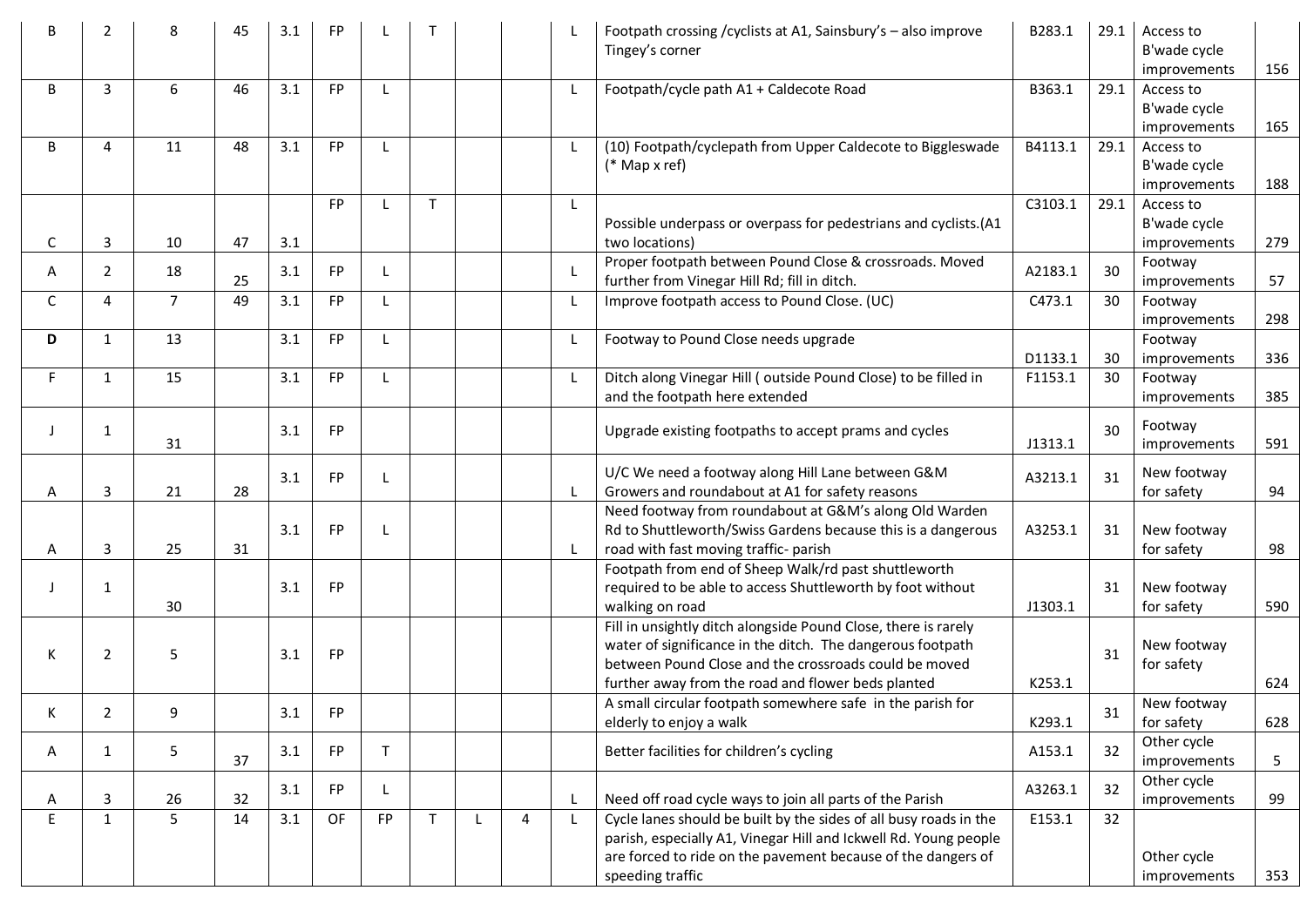|              | 2              | 24             |    | 3.1 | FP.       |   |             |    |              | Want bike lane on roads                                                                                                                               | F2243.1 | 32 | Other cycle<br>improvements | 418 |
|--------------|----------------|----------------|----|-----|-----------|---|-------------|----|--------------|-------------------------------------------------------------------------------------------------------------------------------------------------------|---------|----|-----------------------------|-----|
| A            | 1              | 3              | 35 | 3.1 | <b>FP</b> |   |             |    |              | Clearly marked footpaths                                                                                                                              | A133.1  | 33 | Improve 'Rights<br>of Way'  | 3   |
| A            | 1              | 4              | 36 | 3.1 | <b>FP</b> |   |             |    |              | More bridleways                                                                                                                                       | A143.1  | 33 | Improve 'Rights<br>of Way'  | 4   |
| B            | $\mathbf{1}$   | 28             | 43 | 3.1 | <b>FP</b> |   | $\mathsf T$ |    | $\mathsf{L}$ | Should be a circular route around the Parish by footpath (cycle,<br>horses, pedestrians /dogs) which joins up existing footpaths.                     | B1283.1 | 33 | Improve 'Rights<br>of Way'  | 138 |
| B            | 3              | 13             | 40 | 3.1 | <b>FP</b> | н |             |    | L            | Cut footpaths more often. (Near fish ponds Northill)                                                                                                  | B3132.2 | 33 | Improve 'Rights<br>of Way'  | 172 |
| B            | 4              | 21             | 39 | 3.1 | <b>FP</b> |   |             |    | L            | (17) Maintain/join footpaths (* Map x ref)                                                                                                            | B4212.1 | 33 | Improve 'Rights<br>of Way'  | 201 |
| С            | 1              | 28             | 96 | 3.1 | OF        |   |             |    |              | Protection for horses crossing and along roads                                                                                                        | C1283.1 | 33 | Improve 'Rights<br>of Way'  | 237 |
| С            | 1              | 29             | 97 | 3.1 | OF        |   |             |    |              | More bridle paths                                                                                                                                     | C1293.1 | 33 | Improve 'Rights<br>of Way'  | 238 |
| C            | 1              | 30             | 98 | 3.1 | <b>OF</b> |   |             |    |              | Horse warning signs at entrances to villages and crucial places                                                                                       | C1303.1 | 33 | Improve 'Rights<br>of Way'  | 239 |
| C            | $\overline{2}$ | 15             | 44 | 3.1 | <b>FP</b> |   |             |    | L            | Upgrade existing footpath to Bridleway. (UC to Sheep Lane<br>Ickwell)                                                                                 | C2153.1 | 33 | Improve 'Rights<br>of Way'  | 262 |
|              |                |                |    |     | <b>FP</b> |   |             | 24 | $\mathsf{L}$ | Improve linkage and access between Upper Caldecote and<br>Lower Caldecote either upgrade track to byway with clear                                    | C383.1  | 33 |                             |     |
| C            | 3              | 8              | 24 | 3.1 |           |   |             |    |              | indication about access, surface maintence and drainage<br>upgrading taking note of bat protection.                                                   |         |    | Improve 'Rights<br>of Way'  | 276 |
| $\mathsf{C}$ | $\overline{4}$ | 21             | 53 | 3.1 | FP        |   |             |    | L            | All footpaths should have signs showing how long a particular<br>route is or would take to walk                                                       | C4213.1 | 33 | Improve 'Rights<br>of Way'  | 315 |
| F            | $\overline{2}$ | 19             |    | 3.1 | FP        |   |             |    |              | More bridleways by footpaths                                                                                                                          | F2193.1 | 33 | Improve 'Rights<br>of Way'  | 413 |
| F.           | $\overline{2}$ | 22             |    | 3.1 | FP        |   |             |    |              | Make footpaths into bridleways                                                                                                                        | F2223.1 | 33 | Improve 'Rights<br>of Way'  | 416 |
| F.           | 3              | 31             |    | 3.1 | FP        |   |             |    |              | More walking paths around the villages required with access<br>for prams, cyclists                                                                    | F3313.1 | 33 | Improve 'Rights<br>of Way'  | 451 |
| F            | 3              | 32             |    | 3.1 | <b>FP</b> |   |             |    | L.           | Want to walk to Ickwell playgroup from Upper Caldecote.<br>Upgrade footpath via sheep walk or put footway along<br>Caldecote Rd. The latter preferred | F3323.1 | 33 | Improve 'Rights<br>of Way'  | 453 |
| F            | 3              | 37             |    | 3.1 | FP        |   |             |    |              | Join present footpaths around the parish and allow cycling and<br>pushchairs                                                                          | F3373.1 |    | Improve 'Rights<br>of Way'  | 458 |
| G            | $\overline{2}$ | 6              |    | 3.1 | <b>FP</b> |   |             |    |              | Improve footway from White's Egg farm to Sainsbury's                                                                                                  | G263.1  | 33 | Improve 'Rights<br>of Way'  | 491 |
| G            | $\overline{2}$ | $\overline{7}$ |    | 3.1 | <b>FP</b> |   |             |    |              | Join up footpaths FP 14 and FP 15, so safe walk along<br>connecting part of highway at Vinegar Hill                                                   | G273.1  | 33 | Improve 'Rights<br>of Way'  | 492 |
| G            | 3              | 32             |    | 3.1 | FP        |   |             |    |              | Join up footpaths round the parish                                                                                                                    | G2323.1 | 33 | Improve 'Rights<br>of Way'  | 541 |
|              | $\mathbf{2}$   | 44             |    | 3.1 | FP        |   |             |    |              | Improve footpath access for infirm and invalid carriages.                                                                                             | J2443.1 | 33 | Improve 'Rights<br>of Way'  | 608 |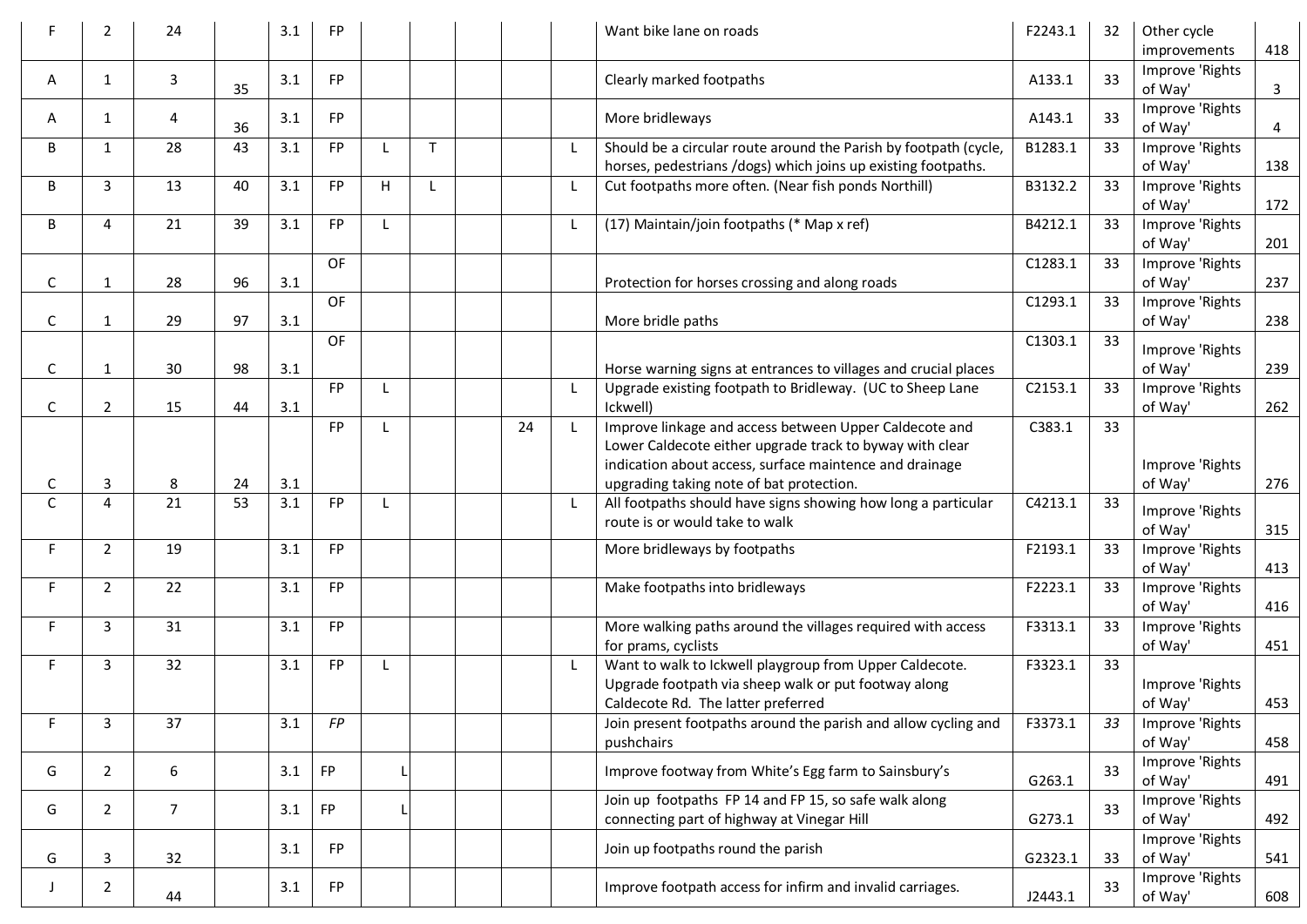|              | 2              | 45           |                | 3.1 | <b>FP</b> |   |   |   |              | Create short footpath and links for infirm and invalid carriages.                                                                                                                                                                                                                                                                                                                                             | J2453.1  | 33   | Improve 'Rights<br>of Way'                       | 609 |
|--------------|----------------|--------------|----------------|-----|-----------|---|---|---|--------------|---------------------------------------------------------------------------------------------------------------------------------------------------------------------------------------------------------------------------------------------------------------------------------------------------------------------------------------------------------------------------------------------------------------|----------|------|--------------------------------------------------|-----|
| C            | 4              | 22           | 54             | 3.1 | <b>FP</b> |   |   |   | L            | All footpaths should be upgraded to cycle paths                                                                                                                                                                                                                                                                                                                                                               | C4223.1  | 33.1 | Improve 'Rights<br>of Way' cycle<br>improvements | 316 |
| E.           | $\mathbf{1}$   | 5            | $\overline{7}$ | 3.1 | FP        | т | L | 4 | $\mathsf{L}$ | Cycle lanes should be built by the sides of all busy roads in the<br>parish, especially A1, Vinegar Hill and Ickwell Rd. Young people<br>are forced to ride on the pavement because of the dangers of<br>speeding traffic                                                                                                                                                                                     | E153.1   | 33.1 | Improve 'Rights<br>of Way' cycle<br>improvements | 355 |
| E.           | 1              | 6            | 6              | 3.1 | FP        |   |   |   |              | Existing paths are inadequate for cyclists because of barriers                                                                                                                                                                                                                                                                                                                                                | E163.1   | 33.1 | Improve 'Rights<br>of Way' cycle<br>improvements | 356 |
| F.           | $\overline{2}$ | 23           |                | 3.1 | <b>FP</b> |   |   |   |              | Put bike paths parallel to footpaths                                                                                                                                                                                                                                                                                                                                                                          | F2233.1  | 33.1 | Improve 'Rights<br>of Way' cycle<br>improvements | 417 |
| G            | $\overline{2}$ | $\mathbf{1}$ |                | 3.1 | <b>FP</b> |   |   |   |              | Cycle tracks to get cyclists off the roads eg upgrade FP5 to<br>cycleway (FP5 links Sheepwalk bridleway BW6 to UC across<br>fields)                                                                                                                                                                                                                                                                           | G213.1   | 33.1 | Improve 'Rights<br>of Way' cycle<br>improvements | 486 |
| G            | 2              | 4            |                | 3.1 | <b>FP</b> |   |   |   |              | Make gates on RoW cycle friendly                                                                                                                                                                                                                                                                                                                                                                              | G243.1   | 33.1 | Improve 'Rights<br>of Way' cycle<br>improvements | 489 |
| н            | $\mathbf{1}$   | 5            |                | 3.1 | FP        |   |   |   |              | The existing provision of footpaths and bridle paths has been<br>greatly discussed in workshops and the current provision<br>should be reviewed to assess suitability, maintenance and<br>access across the parish. Young people's safety and cyclists<br>should be uppermost. In light of the range of comments<br>already made, cyclist and pedestrian networks across the<br>parish should be the outcome. | H153.1   | 33.1 | Improve 'Rights<br>of Way' cycle<br>improvements | 554 |
| B            | $\mathbf{1}$   | 30           | 44             | 3.1 | FP        |   |   |   | L            | Ickwell- Need new footpath/renewal of access/confirmation of<br>access on path through Palmer's Spinney Ickwell which has<br>been used as a footpath but is no longer possible.                                                                                                                                                                                                                               | B1303.1  | 34   | New 'Rights of<br>Way'                           | 140 |
| C            | 1              | 22           | 36             | 3.1 | FP        |   |   |   | L.           | Footpath A1 to Shuttleworth along Hill Lane                                                                                                                                                                                                                                                                                                                                                                   | C1223.1  | 34   | New 'Rights of<br>Way'                           | 231 |
| C            | 1              | 27           | 37             | 3.1 | <b>FP</b> | T |   |   |              | Better footpath maps. Short distance paths for elderly. Circular<br>routes outside parish boundary.                                                                                                                                                                                                                                                                                                           | C1273.1  | 34   | New 'Rights of<br>Way'                           | 236 |
| C            | $\mathbf{1}$   | 32           | 38             | 3.1 | <b>FP</b> |   |   |   | L            | Footpath North of Flitton Scar                                                                                                                                                                                                                                                                                                                                                                                | C1323.1  | 34   | New 'Rights of<br>Way'                           | 241 |
| $\mathsf{C}$ | $\mathbf{1}$   | 33           | 39             | 3.1 | <b>FP</b> |   |   |   | L            | Footpath link adjacent to Vinegar Hill. FP14 to FP 11                                                                                                                                                                                                                                                                                                                                                         | C1333.1  | 34   | New 'Rights of<br>Way'                           | 242 |
| C            | $\mathbf{1}$   | 34           | 40             | 3.1 | <b>FP</b> | L |   |   | L            | Footpath North of Caldecote Road Ickwell to Flitton Scar.                                                                                                                                                                                                                                                                                                                                                     | C1343.1  | 34   | New 'Rights of<br>Way'                           | 243 |
| C            | $\overline{2}$ | 14           | 43             | 3.1 | <b>FP</b> |   |   |   | $\mathsf{L}$ | Join existing footpaths. (Vinegar Hill east side)                                                                                                                                                                                                                                                                                                                                                             | C214 3.1 | 34   | New 'Rights of<br>Way'                           | 261 |
| C            | 4              | 8            | 50             | 3.1 | <b>FP</b> |   |   |   | L            | Crossing facility and extend footpath on west side of Vinegar<br>Hill to join two footpaths                                                                                                                                                                                                                                                                                                                   | C48 3.1  | 34   | New 'Rights of<br>Way'                           | 299 |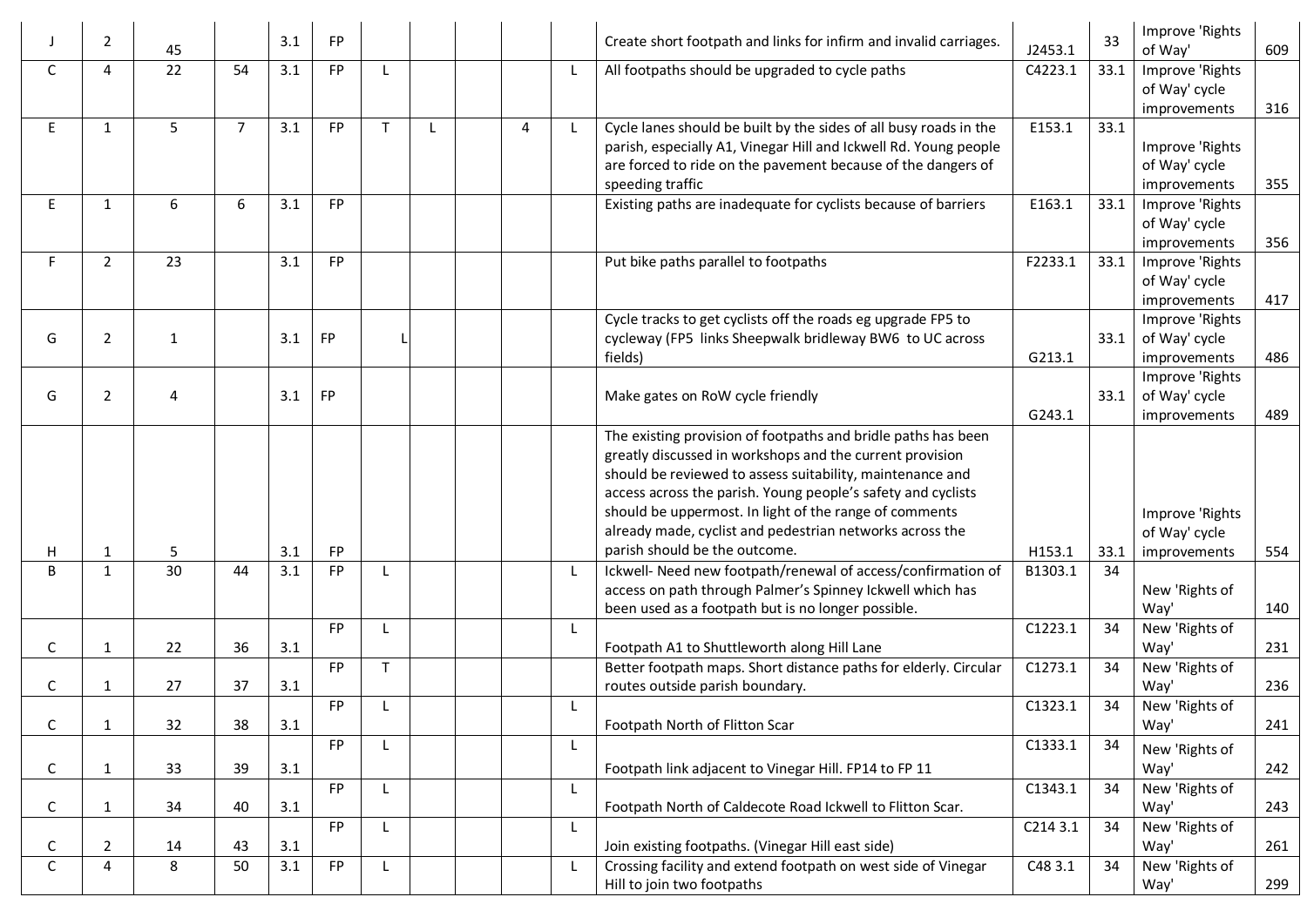| C  |                | 20 | 52 | 3.1 | FP        | L            |  | L            | New footpath down Vinegar Hill to meet up with proposed<br>crossing point (8) and existing footpaths                                                                 | C4203.1 | 34 | New 'Rights of<br>Way'                                                                                                                                                                          | 313 |
|----|----------------|----|----|-----|-----------|--------------|--|--------------|----------------------------------------------------------------------------------------------------------------------------------------------------------------------|---------|----|-------------------------------------------------------------------------------------------------------------------------------------------------------------------------------------------------|-----|
| F. | $\overline{2}$ | 20 |    | 3.1 | FP        |              |  |              | Want circular bridleways                                                                                                                                             | F2203.1 | 34 | New 'Rights of<br>Way'                                                                                                                                                                          | 414 |
| F  | $\overline{2}$ | 21 |    | 3.1 | FP        |              |  |              | Bridlepaths for avoidance of roads                                                                                                                                   | F2213.1 | 34 | New 'Rights of<br>Way'                                                                                                                                                                          | 415 |
| F  | 3              | 11 |    | 3.1 | <b>FP</b> |              |  |              | Small development in a square at the back of houses should<br>have access to fields beyond                                                                           | F3113.1 | 34 | New 'Rights of<br>Way'                                                                                                                                                                          | 429 |
| F  | 3              | 33 |    | 3.1 | FP        |              |  |              | More bridleways which link to those in other parishes required                                                                                                       | F3333.1 | 34 | New 'Rights of<br>Way'                                                                                                                                                                          | 454 |
| G  | $\overline{2}$ | 3  |    | 3.1 | <b>FP</b> |              |  |              | Join up cycle tracks to network at Blunham/Willington                                                                                                                | G233.1  | 34 | New 'Rights of<br>Way'                                                                                                                                                                          | 488 |
|    | 1              | 28 |    | 3.1 | FP        |              |  |              | Would like to be able to do a complete circuit of the parish<br>walking with facility for push chair and cycle                                                       | J1283.1 | 34 | New 'Rights of<br>Way'                                                                                                                                                                          | 587 |
|    | $\overline{2}$ | 43 |    | 3.1 | <b>FP</b> | L            |  |              | Link footpaths FP14 and FP11 by a short length of new<br>footpath running south from FP14 to appoint opposite FP11                                                   | J2433.1 | 34 | New 'Rights of<br>Way'                                                                                                                                                                          | 607 |
| K  | $\overline{2}$ | 10 |    | 3.1 | <b>FP</b> |              |  |              | Access for all parish residents to walk in Woodland. Children<br>would particularly enjoy collecting conkers, chestnuts etc                                          | K2103.1 | 34 | New Rights of<br>Way                                                                                                                                                                            | 629 |
| A  | 3              | 27 | 33 | 3.1 | <b>FP</b> | $\mathsf{L}$ |  | $\mathsf{L}$ | There is an electric fence across the footpath behind houses on<br>east side of Northill Rd, Ickwell which need removing because<br>the footpath cannot be accessed. | A3273.1 | 38 | There is an<br>electric fence<br>across the<br>footpath behind<br>houses on east<br>side of Northill<br>Rd, Ickwell<br>which need<br>removing<br>because the<br>footpath cannot<br>be accessed. | 100 |
| B  | 1              | 24 | 56 | 2.2 | н         | B            |  |              | Against signs outside heritage buildings because they spoil the<br>look. Central signs in each village on Parish Council notice<br>board would be acceptable         | B1242.2 | 52 | Signage                                                                                                                                                                                         | 133 |
| С  | 1              | 20 | 34 | 3.1 | <b>FP</b> |              |  | L.           | Footpath signage needs improving between UC and LC                                                                                                                   | C1203.1 | 52 | Signage                                                                                                                                                                                         | 229 |
| C  | $\overline{a}$ | 21 | 53 | 3.1 | FP        | L            |  | L            | All footpaths should have signs showing how long a particular<br>route is or would take to walk                                                                      | C4213.1 | 52 | Signage                                                                                                                                                                                         | 314 |
|    | $\overline{2}$ | 39 |    | 2.1 | OF        |              |  |              | Publicise country code                                                                                                                                               | J2392.1 | 52 | Signage                                                                                                                                                                                         | 602 |
|    | $\overline{2}$ | 46 |    | 3.1 | FP        |              |  |              | Improve footpath signs                                                                                                                                               | J2463.1 | 52 | Signage                                                                                                                                                                                         | 610 |
| J  | 2              | 47 |    | 3.1 | FP        |              |  |              | Create comprehensive publically available footpath maps of<br>the Parish complete with links to footpaths outside the parish                                         | J2473.1 | 52 | Signage                                                                                                                                                                                         | 611 |
| K  | 2              | 8  |    | 2.1 | OF        |              |  |              | Publish maps or a handbook for parish footpaths to allow<br>families to know where they are able to go walking                                                       | K282.1  | 52 | Signage                                                                                                                                                                                         | 627 |
| B  | 4              | 13 | 51 | 3.1 | G         | L            |  | L            | (12) Local buses/hoppers/taxi service (on demand type service)<br>$(*$ Map x ref)                                                                                    | B4133.1 | 65 | <b>Transport links</b>                                                                                                                                                                          | 190 |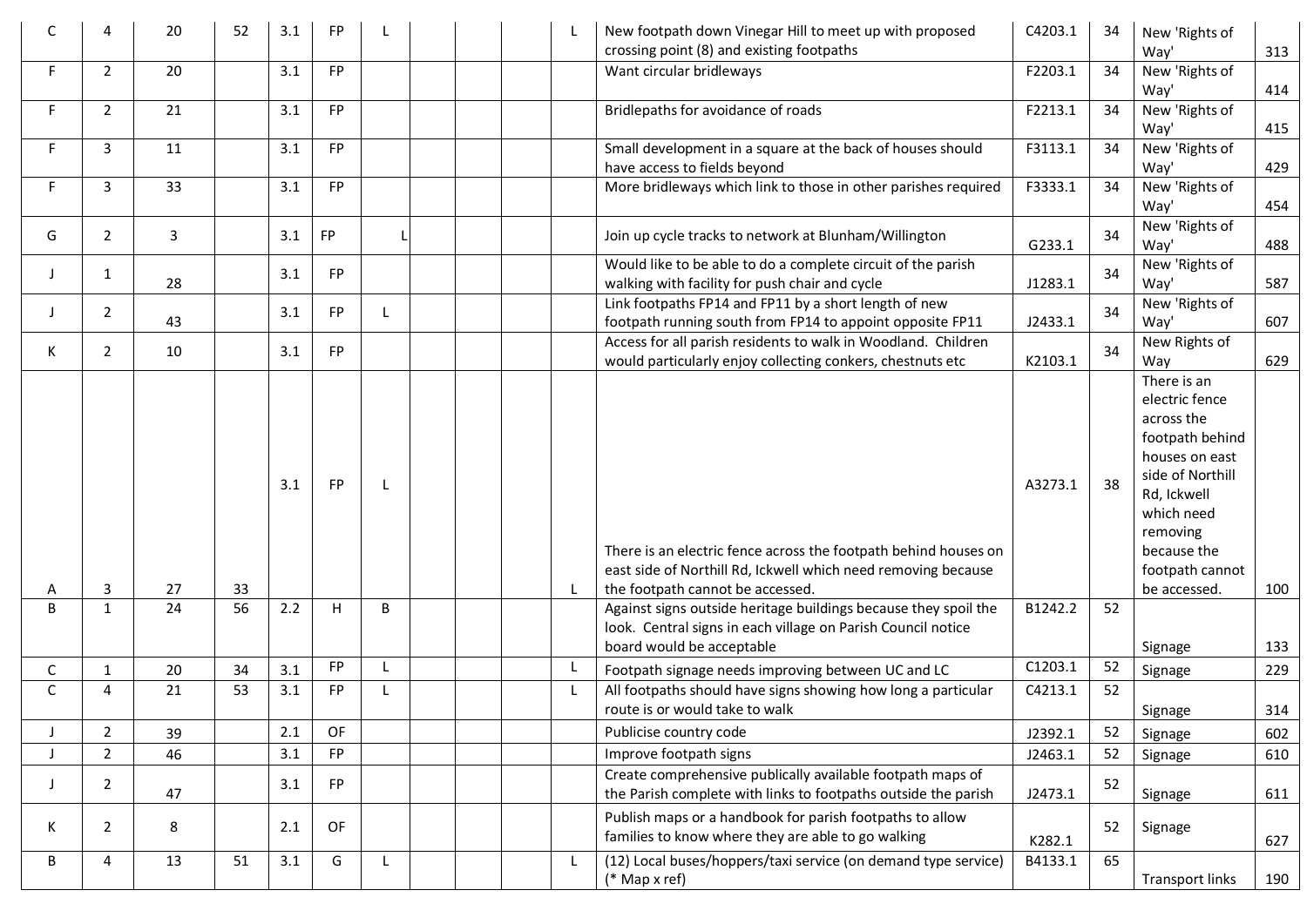| С            | 3                      | 4              | 88  | 1.1 | HI             | <b>ASP</b> |              |              | 22 |              | Transport links should be in place before sheltered housing<br>considered in all parts of parish                                                                                                                                                                                                                                                                                                    | C34 1.1 | 65  | <b>Transport links</b> | 269 |
|--------------|------------------------|----------------|-----|-----|----------------|------------|--------------|--------------|----|--------------|-----------------------------------------------------------------------------------------------------------------------------------------------------------------------------------------------------------------------------------------------------------------------------------------------------------------------------------------------------------------------------------------------------|---------|-----|------------------------|-----|
| A            | $\overline{2}$         | 10             | 79  | 2.1 | PK             | L          |              |              |    | $\mathsf{L}$ | Parking close to green(U/C)                                                                                                                                                                                                                                                                                                                                                                         | A2102.1 | 101 | Parking issue          | 46  |
| A            | 3                      | 11             | 80  | 2.1 | PK             | L          |              |              |    | L            | U/C Possible car park opposite post office on school/church<br>land to alleviate traffic parking                                                                                                                                                                                                                                                                                                    | A3112.1 | 101 | Parking issue          | 82  |
| B            | $\overline{3}$         | 9              | 101 | 3.1 | PK             |            |              |              |    |              | Off road parking                                                                                                                                                                                                                                                                                                                                                                                    | B393.1  | 101 | Parking issue          | 168 |
| С            | 3                      | 18             | 120 | 2.1 | PK             | т.         |              |              |    | L            | Parking at schools along Bedford rd and Manor Place UC                                                                                                                                                                                                                                                                                                                                              | C3182.1 | 101 | Parking issue          | 287 |
| C            | $\overline{4}$         | 28             | 117 | 2.1 | P              | VG         | $\mathbf{L}$ |              | 6  | L            | Alternative access to the Lower School over/through the<br>village Green to alleviate parking/traffic at peak times. (UC)                                                                                                                                                                                                                                                                           | C4282.1 | 101 | Parking issue          | 322 |
| D            | 1                      | 8              |     | 2.1 | PK             | P          |              |              |    |              | Stop people parking on village greens                                                                                                                                                                                                                                                                                                                                                               | D182.1  | 101 | Parking issue          | 331 |
| G            | 3                      | 21             |     | 1.2 | PK             | L          |              |              |    |              | Parking at lower schools in parish a problem - needs a solution                                                                                                                                                                                                                                                                                                                                     | G2211.2 | 101 | Parking issue          | 527 |
| A            | 1                      | 7              | 62  | 1.1 | HI             |            |              | $\mathbf{1}$ |    |              | Roundabout at Ickwell Rd and Hitchin Rd junction to slow<br>traffic and ease access                                                                                                                                                                                                                                                                                                                 | A171.1  | 108 | Road safety            | 8   |
| A            | 3                      | $\overline{7}$ | 61  | 1.1 | H1             |            |              |              |    | $\mathsf{L}$ | U/C Facilities for housing development required in form of<br>roundabouts at cross rds at Junction of Biggleswade Rd/Ickwell<br>Rd and Hitchin Rd.                                                                                                                                                                                                                                                  | A371.1  | 108 | Road safety            | 77  |
| B            | 1                      | 25             | 53  | 3.1 | G              |            |              |              |    | $\mathsf{L}$ | Cycle races through the Parish and particularly along Warden<br>Rd, Ickwell dangerous, especially when riding several abreast                                                                                                                                                                                                                                                                       | B1254   | 108 | Road safety            | 134 |
| B            | 1                      | 26             | 41  | 3.1 | FP             |            | T.           |              |    | L            | Need a cycle path to Biggleswade which crosses the A1 safely<br>(could also be used for pedestrians, dogs and horses).<br>Required for access, traffic and safety reasons. Prefer bridge                                                                                                                                                                                                            | B1263.1 | 108 |                        |     |
| B            | $\mathbf{1}$           | 31             | 54  | 3.1 | G              |            |              |              |    | L            | rather than underpass to avoid flooding<br>Need traffic weight limit on Warden Rd, Ickwell and through                                                                                                                                                                                                                                                                                              | B1314   | 108 | Road safety            | 135 |
|              |                        |                |     |     |                |            |              |              |    |              | Northill as roads not suitable for heavy goods vehicles.                                                                                                                                                                                                                                                                                                                                            |         |     | Road safety            | 141 |
| C            | 1                      | 6              | 64  | 1.1 | HI             | L          |              |              |    | $\mathsf{L}$ | Sand Lane Northill housing subject to another access. Survey<br>required at different times of the day.                                                                                                                                                                                                                                                                                             | C161.1  | 108 | Road safety            | 212 |
| C            | 1                      | 35             | 62  | 1.1 | HD             | L          |              |              | 16 | $\mathsf{L}$ | Close access to A1 to increase safety and provide link road<br>between LC and UC. This will provide potential for additional<br>housing, improve cohesion of the parish and bring LC into the<br>parish                                                                                                                                                                                             | C1351.1 | 108 | Road safety            | 245 |
| С            | 2                      | 16             | 87  | 3.1 | H <sub>l</sub> |            |              |              |    | L            | Caldecote crossroads roundabout                                                                                                                                                                                                                                                                                                                                                                     | C2163.1 | 108 | Road safety            | 263 |
| C            | $\overline{4}$         | 15             | 89  | 3.1 | HI             | L          |              |              |    | L            | Roundabout at this cross roads (UC)                                                                                                                                                                                                                                                                                                                                                                 | C4153.1 | 108 | Road safety            | 306 |
| C.           | $\boldsymbol{\Lambda}$ | 17             | 126 | 1.2 | VG             |            |              |              | 4  |              | The land owned by the Diocese of St Albans which is rarely<br>used by Upper Caldecote lower School should be opened to<br>the public to extend the Green. The ditch that separates the<br>Green from this land should be removed. A facility for dog<br>walkers to let their dogs off the lead could be created. It could<br>also allow a lay-by opposite the shop and also zebra crossing.<br>(UC) | C4171.2 | 108 | Road safety            | 309 |
| $\mathsf{C}$ | 4                      | 18             | 108 | 1.2 | OF             | L          |              |              |    | L            | Visibility coming out of Biggleswade Road at the crossroads is<br>difficult because of the lack of visibility from the height of<br>bushes and fence                                                                                                                                                                                                                                                | C4184   | 108 | Road safety            | 311 |